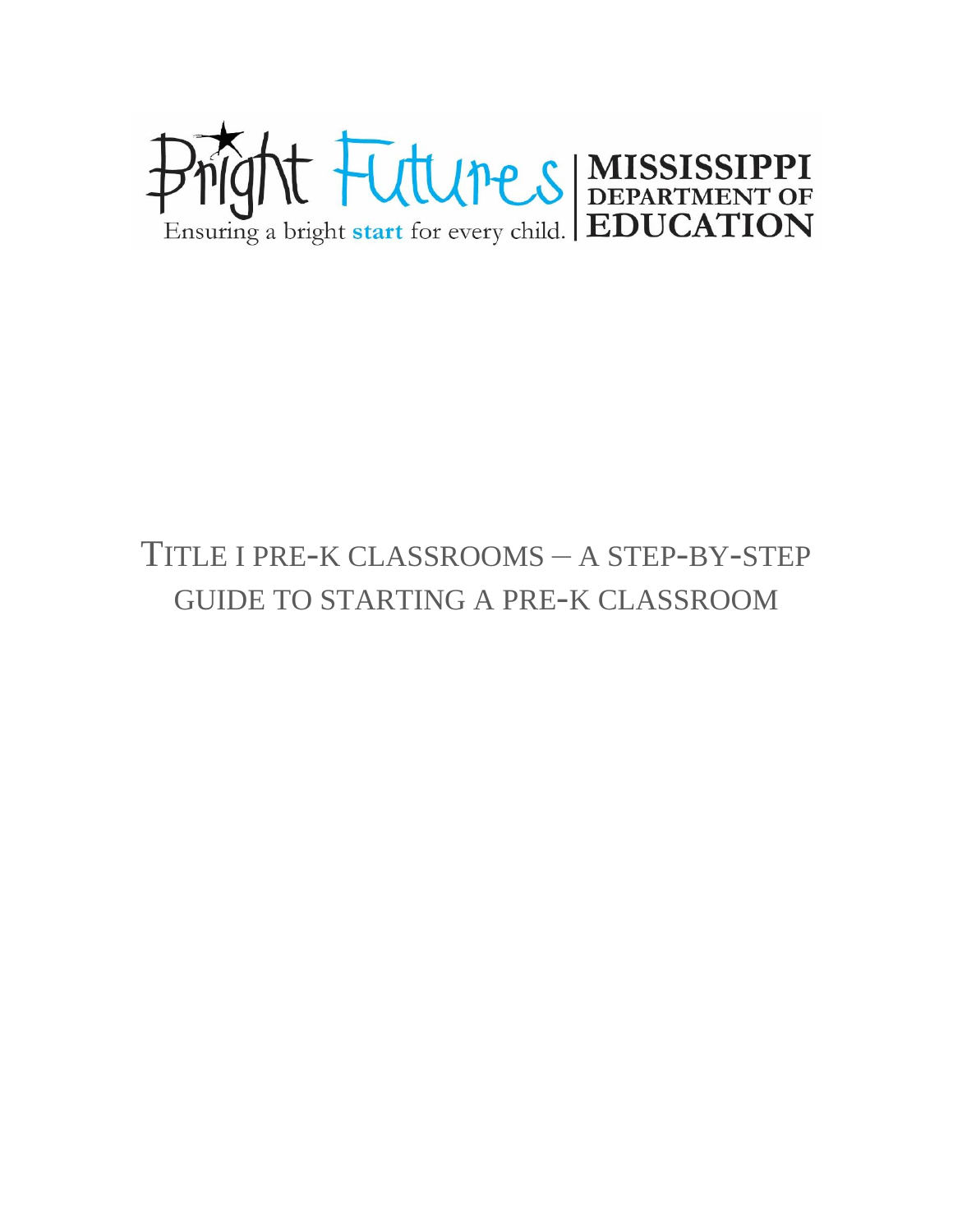This document is an executive summary that will provide the reader with a five-step guide to starting a Title I Pre-K classroom in a school district. Please note that all components of the Mississippi Early Learning Guidelines for Classrooms Serving Four-Year-Olds must be followed.

## **Overview of the Five-Step Process**

**Step one** begins with conducting a needs assessment. **Step two** provides an overview of the different types and combination of types of Pre-K classrooms. Decisions about the type of classroom to implement cannot be made without considering funding and classroom space options. **Step three** provides information regarding the qualifications and training of the needed classroom personnel and the maximum student-teacher ratios. **Step four** details essential high quality early childhood education components that must be considered and included in the implementation of a Title I Pre-K classroom. **Step five** requires schools to participate in ongoing monitoring of their Pre-K classrooms. Classrooms that follow this guide will meet the Mississippi Early Learning Guidelines for Classrooms Serving Four-Year-Olds and the National Institute for Early Education Research's ten benchmarks of quality. The information in this guide is pending the final approval of the Mississippi Early Learning Guidelines for Classrooms Serving Four-Year-Olds (tentatively June 2015).

## **Step One: Conduct a needs assessment.**

The needs assessment may include the following:

- a review of existing kindergarten data
- a survey of the access to high quality Pre-K in the district and/or community
- parent input
- school board input

# **Step Two: Choose the type of Pre-K classroom(s) to implement based on collaboration between the school district and other agencies within the community, the available amount of funding, and the available classroom space.**

Types of Classrooms

- 1. **Title I Pre-K Classroom** all funds utilized to support this classroom are Title I dollars. Title I Pre-K classrooms must follow the Mississippi Early Learning Guidelines for Classrooms Serving Four-Year-Olds and Title I, Part A – Basic Guidelines. These classrooms are typically located on campus at one or more elementary schools in a given district.
- 2. **Blended Pre-K Classroom** funds utilized to support this classroom are Title I dollars and Head Start funds. Blended classrooms must follow the Mississippi Early Learning Guidelines for Classrooms Serving Four-Year-Olds, the Head Start Performance Standards, and Title I, Part A – Basic Guidelines. These classrooms are located either on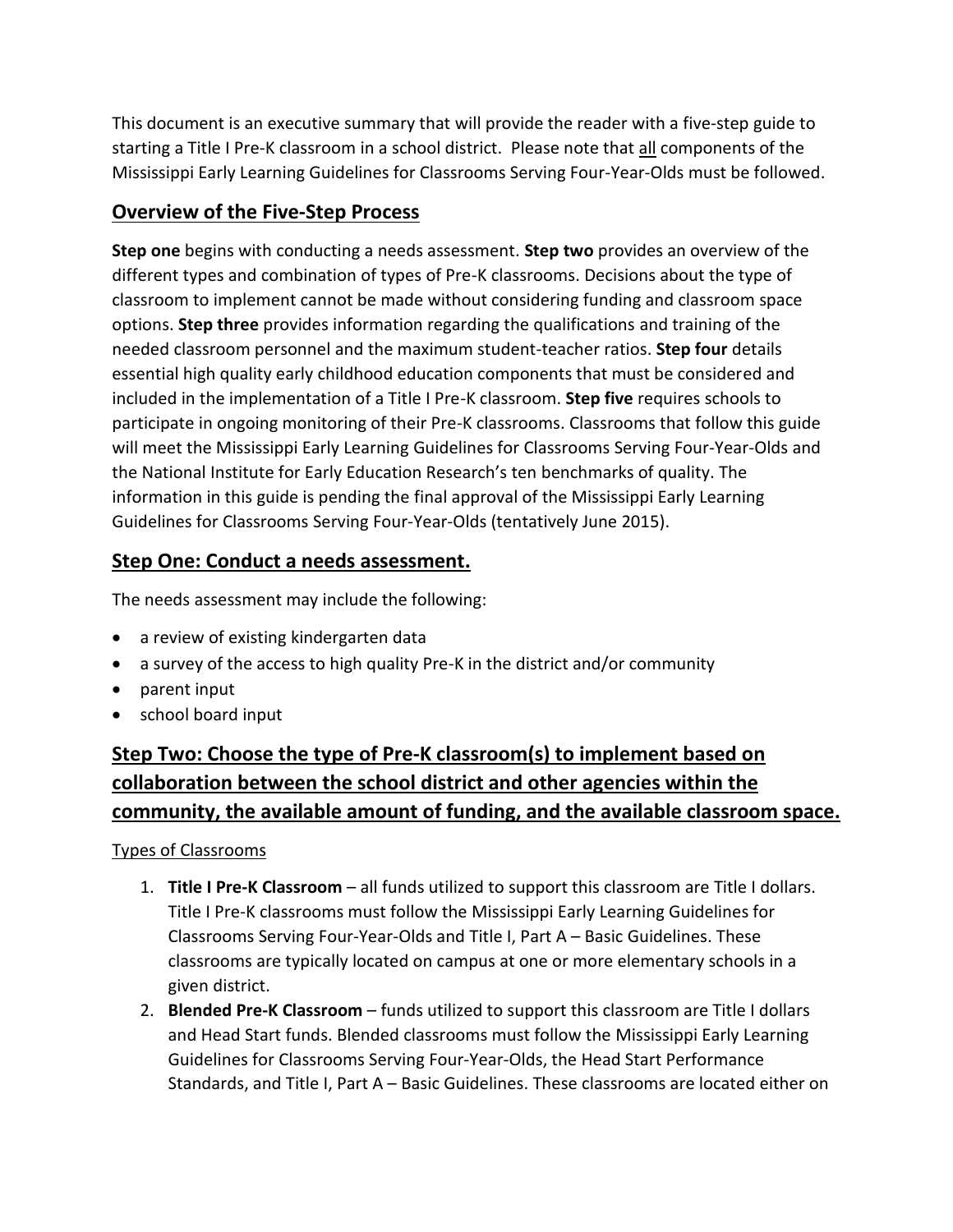campus at one or more elementary schools in a given district or at a local Head Start agency.

- 3. **Local District Pre-K Classroom** funds utilized to support this classroom are district dollars. Sometimes Title I funds are also utilized to help support these classrooms. Local District Pre-K classrooms must follow the Mississippi Early Learning Guidelines for Classrooms Serving Four-Year-Olds and Title I, Part A – Basic Guidelines if Title I funds are used to help support the classrooms. These classrooms are typically located on the campus at one or more elementary schools in a given district.
- 4. **Tuition-Based Pre-K Classroom** funds utilized to support this classroom are tuition paid by parents of the children enrolled in the classroom. Tuition-Based Pre-K classrooms must follow the Mississippi Early Learning Guidelines for Classrooms Serving Four-Year-Olds. These classrooms are typically located on campus at one or more elementary schools in a given district.
- 5. **Externally-Funded Pre-K Classroom** funds utilized to support this classroom are partially provided from sources outside of the school district and exclude Head Start funds. Examples of Externally-Funded Pre-K classrooms are those that are partially funded through grants, private donations, and non-profit organizations. The classroom space may be donated through such means as a local Housing Authority or funds may be provided directly to the school district. Externally-Funded Pre-K Classrooms must follow the Mississippi Early Learning Guidelines for Classrooms Serving Four-Year-Olds. These classrooms can be located on campus at one or more elementary schools in a given district or in a donated space (e.g., apartment complex). Consideration must be given to donated spaces regarding the upkeep of the facility and children's safety. Donated spaces must also follow the physical structure components in the Mississippi Early Learning Guidelines for Classrooms Serving Four-Year-Olds.

### Funding

Federal regulations allow school districts to operate a preschool program funded by Title I as long as the following criteria are met:

- a. Funds are used in a supplemental manner to state law and there is no state law requiring Pre-K services.
- b. Where a state law is applicable, Title I, Part A funds are used to implement Pre-K programs to the extent federal dollars supplement the state requirements.
- c. Schools receiving Title I, Part A funds remain capable of operating a viable schoolwide program including those necessary funds to provide services required by law under ESEA section 1114(a)(2)(B) (schoolwide model) for students in K-12.
- d. In instances of schools operating a state approved early learning collaborative, federal funds may be used to supplement, as well as, match state funding to advance early childhood programs.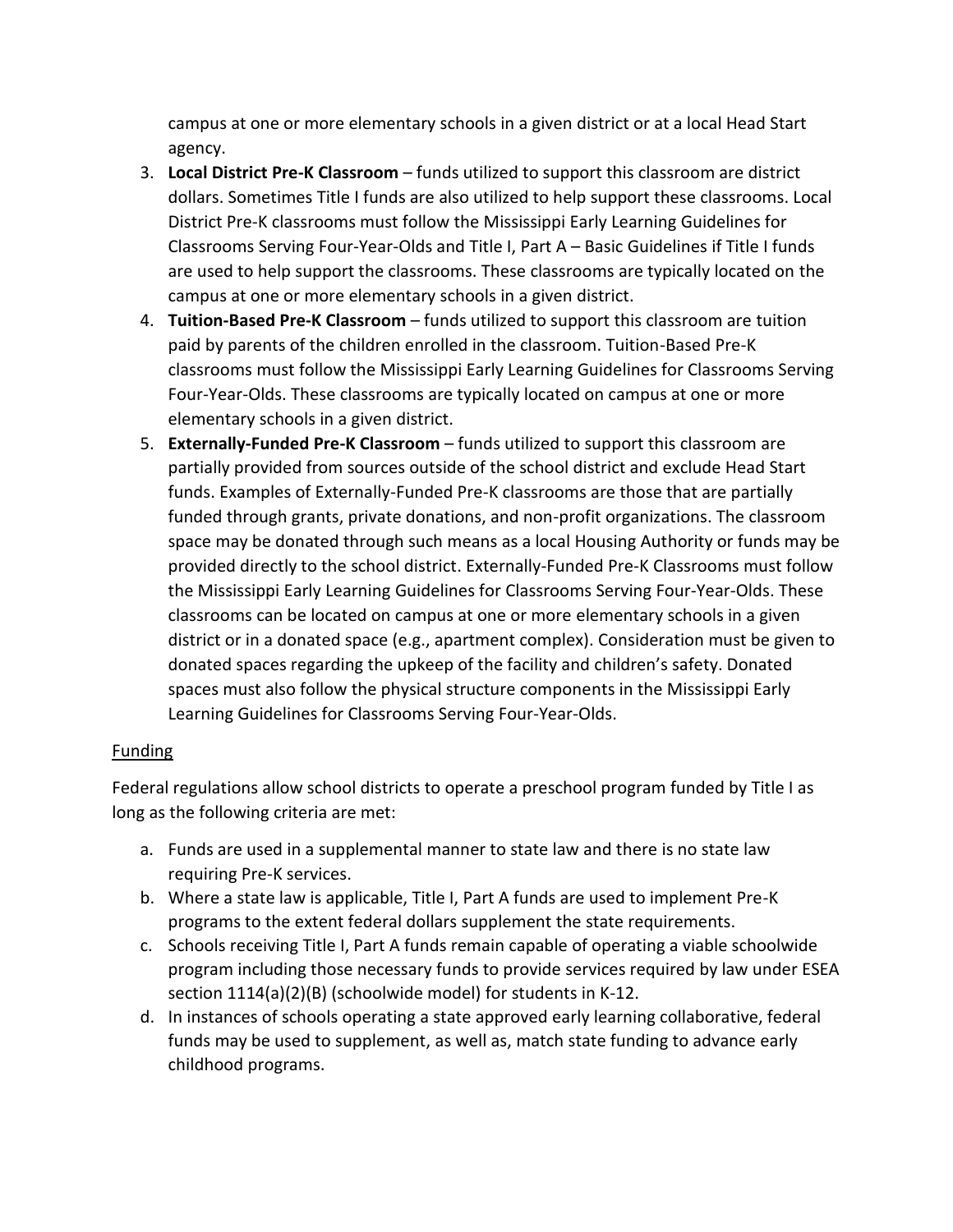The following link provides additional federal guidance for Title I funded Pre-K classrooms.

<https://www2.ed.gov/policy/elsec/guid/preschoolguidance2012.pdf>

A school district should anticipate an initial cost of approximately \$12,000 to equip a Pre-K classroom in the district. This figure does not include payment of personnel or the purchase of a curriculum but does include furniture and materials. Following is a generic list of basic furniture and materials for a classroom of 20 children to explore and engage in the following learning centers: reading, writing, home living, dramatic play, math, science, art, sensory, and blocks.

- Furniture
	- o 2 rectangle tables
	- o 1 U-shaped table
	- o 20 chairs
	- o 20 cubbies/backpack hangers
	- o 4 shelving units
	- o 1 writing/technology table
	- o 1 bookstand
	- o 1 dress up rack with mirror
	- o 1 kitchen set (stove, refrigerator, sink)
	- o Baby bed
	- o Sand/water table
	- $\circ$  1 large rug
	- o 2 small rugs
- Examples of Materials
	- o Books (thematic and seasonal for whole year)
	- o Art supplies and materials
	- o Writing materials
	- o Blocks
	- o Construction items
	- o Lincoln Logs
	- o Cars
	- o Counting Bears
	- o Magnifying glasses
	- o Puzzles
	- o Dress up clothes
	- o Hats
	- o Plastic food
	- o Kitchen items
	- o Broom and mop (kid-sized)
	- o Babies with clothing and blankets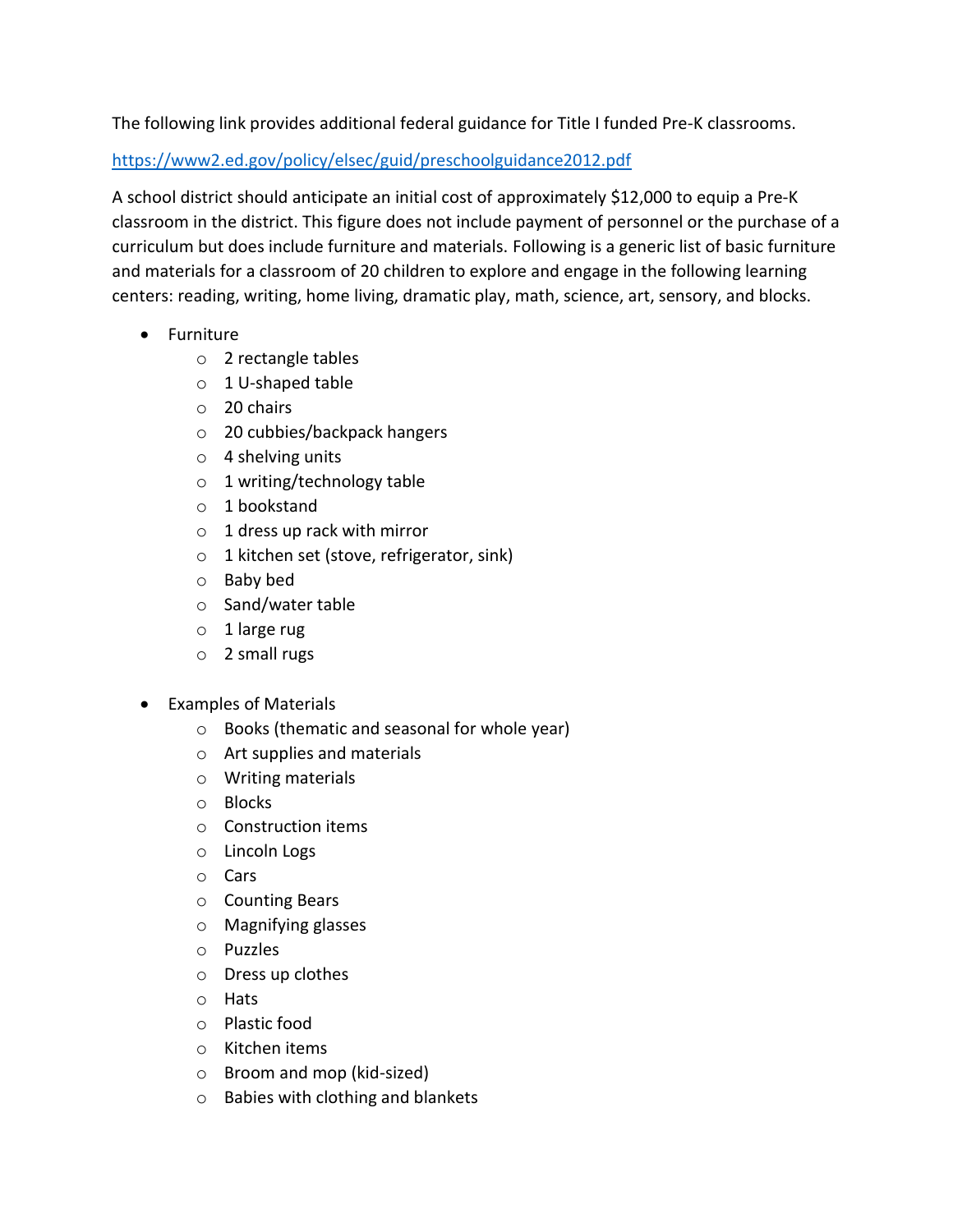o Spanish teaching kit

### Enrollment

Children who are enrolled in a Title I funded Pre-K classroom must demonstrate need. Examples of need include children who are homeless, at-risk academically, at-risk developmentally, English language learners, receiving special education services, and have previously participated in Head Start. The enrollment selection process must include multiple, educationally-based, criteria and must not be based solely on one type of need. Though family income can be considered as one type of need, family income alone should not be the deciding factor for acceptance into the program. Some school districts assign points for each area of need a child has and then accepts the children with the most points into their Title I Pre-K programs.

### Classroom Space

Pre-K classrooms must be a minimum of 600 square feet and meet other logistical requirements as detailed in the Mississippi Early Learning Guidelines for Classrooms Serving Four-Year-Olds. The maximum number of children enrolled in each classroom may not exceed 20, regardless of the square footage.

# **Step Three: Staff the classroom(s) with qualified personnel.**

### Teacher and Assistant Teacher Qualifications

The teacher and assistant teacher qualifications are pending final approval of the Mississippi Early Learning Guidelines for Classrooms Serving Four-Year-Olds (tentatively June 2015).

- 1. By fall 2018, early childhood educators of four-year-old children must meet all three of the following requirements:
	- a. Possess a minimum of a bachelor's degree,
	- b. Have at least 12 hours of early childhood related coursework,
	- c. Hold one of the following Mississippi teaching licenses, and
		- i. Pre-K K (153)
		- ii. Elementary Education K 3 (116)
		- iii. Elementary Education K 4 (152)
		- iv. Elementary Education K 6 (120) with a supplemental Nursery Grade 1 (150) endorsement.
	- d. Receive a corresponding passing score of 229 on The Foundations of Reading Praxis Test.
- 2. By fall 2018, an assistant teacher must meet one of the two following requirements:
	- a. Possess an associate's degree in early childhood education, child development, or an equivalent field, or
	- b. Possess an associate's degree in any field and a Child Development Associate credential, a Montessori certification, or an equivalent certification.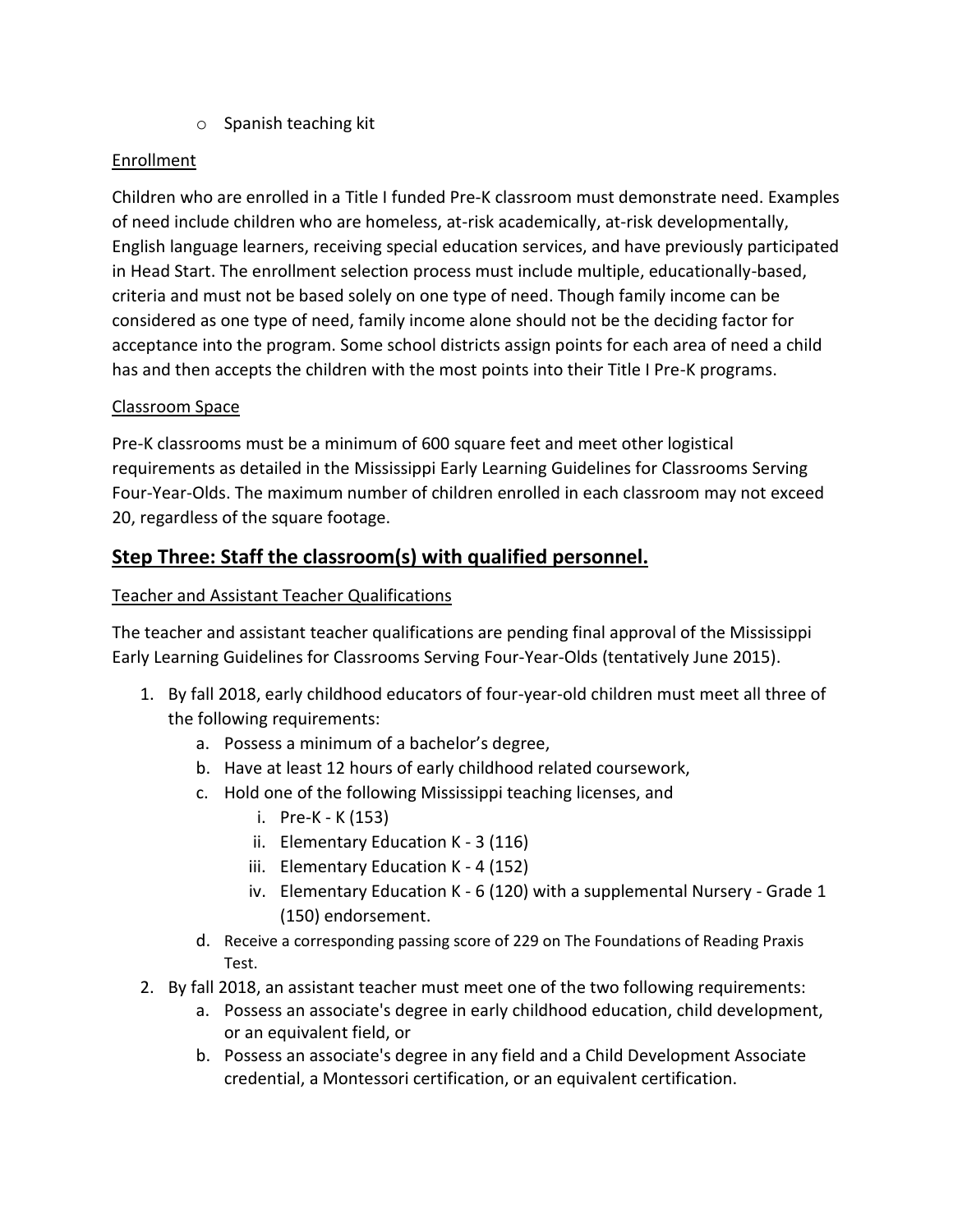### Teacher and Assistant Teacher Professional Development

Both teachers and assistant teachers must participate in at least 15 clock hours of training related to early childhood each year. This training can be delivered in a combination of ways, including from the school/district, the Mississippi Department of Education, or other agencies or organizations that provide training related to early childhood.

### Student-Teacher Ratio

The maximum ratio is one adult for every 10 students, not to exceed 20 students. At least one adult who meets the teacher qualifications must be included in this ratio. Occasional visitors and parents are not counted as adults regarding student-teacher ratios.

# **Step Four: Include high-quality early childhood education components in the Pre-K classrooms.**

### Pre-K Standards

The *Mississippi Early Learning Standards for Classrooms Serving Four-Year-Old Children* (2013) must be utilized in the classroom. These standards are aligned to the Kindergarten Mississippi College and Career Readiness Standards. These standards may be found at [https://districtaccess.mde.k12.ms.us/curriculumandInstruction/EarlyChildhood/4-year-old](https://districtaccess.mde.k12.ms.us/curriculumandInstruction/EarlyChildhood/4-year-old-standards.pdf)[standards.pdf.](https://districtaccess.mde.k12.ms.us/curriculumandInstruction/EarlyChildhood/4-year-old-standards.pdf)

### Curriculum

Curricula aligned to the *Mississippi Early Learning Standards for Classrooms Serving Four-Year-Old Children* should be utilized in the classroom. Most vendors already have this alignment developed, and it can be found on the company's website or through contacting them directly. Through the textbook adoption procedures, the Mississippi Department of Education has an approved list of curricula that are aligned to the *Mississippi Early Learning Standards for Classroom Serving Four-Year-Old Children.* This list can be viewed at the following link: [http://www.mde.k12.ms.us/docs/curriculum-and-instructions-library/2014-pre-k](http://www.mde.k12.ms.us/docs/curriculum-and-instructions-library/2014-pre-k-adoption.pdf?sfvrsn=2)[adoption.pdf?sfvrsn=2.](http://www.mde.k12.ms.us/docs/curriculum-and-instructions-library/2014-pre-k-adoption.pdf?sfvrsn=2)

### **Assessment**

Assessments aligned to all eight areas of the *Mississippi Early Learning Standards for Classrooms Serving Four-Year-Old Children* should be utilized in the classroom. All four-year-old children in school districts must take the required state Kindergarten Readiness Assessment in both the Fall and Spring of each year. The MDE has purchased this assessment for each fouryear-old child in each school district. The Kindergarten Readiness Assessment is aligned to two of the eight areas in the *Mississippi Early Learning Standards for Classrooms Serving Four-Year-Old Children*. Information regarding the Kindergarten Readiness Assessment can be found at the following link: [http://www.mde.k12.ms.us/OSA/KRA.](http://www.mde.k12.ms.us/OSA/KRA) Each school district can decide on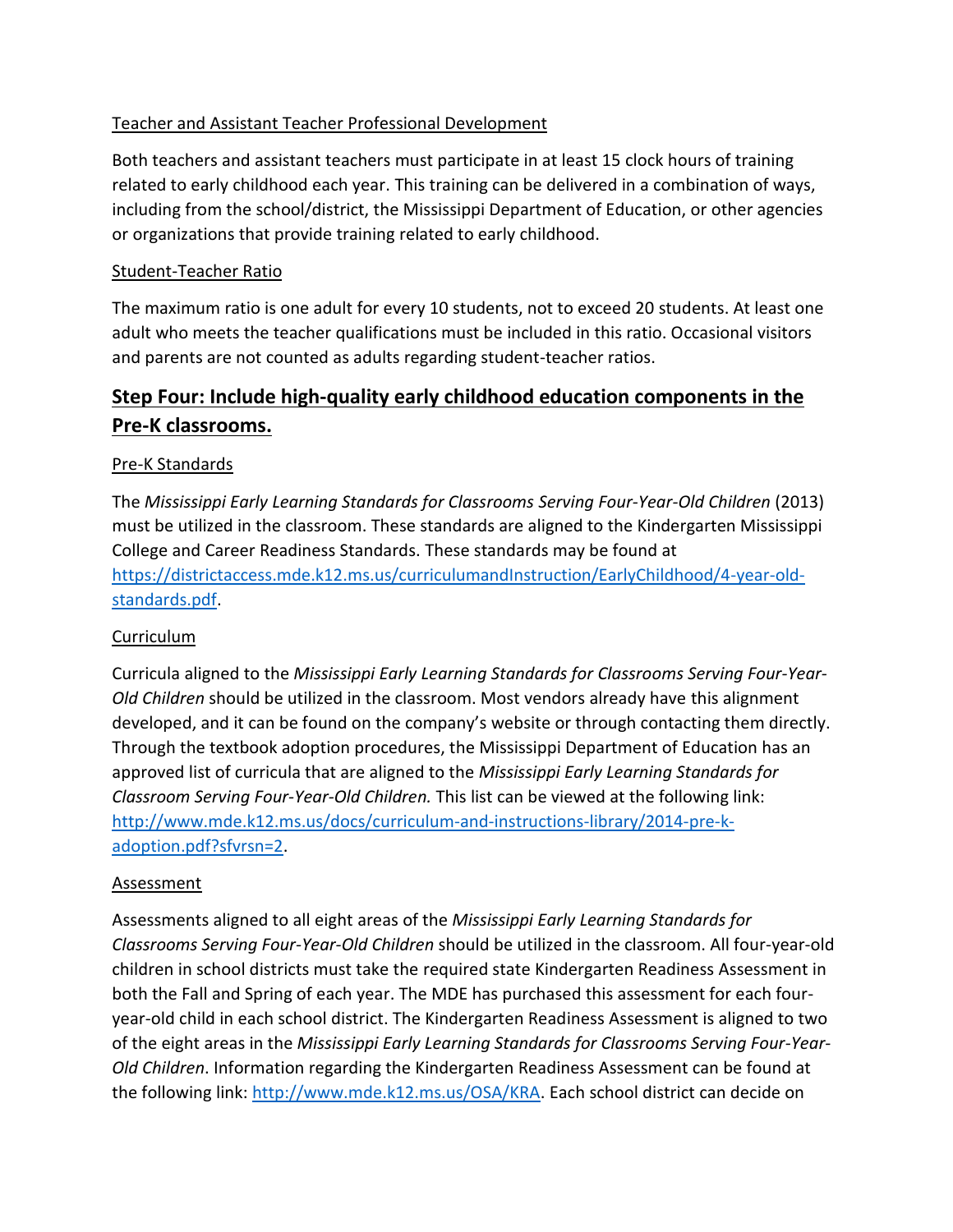additional developmentally appropriate assessments to conduct that are aligned with the other six areas, until such time as that the MDE requires additional measures.

### Screening, Referrals, and Support Services

Screenings and referrals for vision and hearing are required. By fall 2018, screenings and referrals for health (e.g., EPSDT) will also be required. Health screenings can be completed on the school's campus or through a partnership with another community agency (e.g., Head Start, local health department, etc.). At least one additional support service (e.g., mental health, dental screenings, parental and family support, etc.) should be provided to families. As part of assessment, teachers can administer observational checklists which can also serve as screening tools.

### Provision of Meals

Schools must offer daily breakfast and lunch for Pre-K students. Students may pay for these meals or may qualify for free or reduced meals.

### Instructional Minutes

The school day must include at least 330 instructional minutes for full-day programs and at least 165 instructional minutes for half-day programs.

### **Transportation**

Transportation is optional. Schools must follow the [National Highway Transportation Safety](http://www.nhtsa.gov/About+NHTSA/Press+Releases/U.S.+DOT+Releases+Guidelines+to+Minimize+In-Vehicle+Distractions)  [Association \(NHTSA\) Guidelines.](http://www.nhtsa.gov/About+NHTSA/Press+Releases/U.S.+DOT+Releases+Guidelines+to+Minimize+In-Vehicle+Distractions) These guidelines recommend placing four-year-old students in the first few rows of a school bus as well as utilizing properly secured Child Safety Restraint Systems (CSRS). In addition, schools must follow the caregiver ratio below:

- When transporting five to sixteen four-year-olds on a bus, one caregiver in additional to the driver should be on the bus.
- When transporting seventeen to thirty-two four-year-olds on a bus, two caregivers in addition to the driver should be on the bus.
- Caregivers should be eighteen years of age or older and an agency employee.

### **Step Five: Participate in on-going classroom monitoring.**

School districts must develop an internal procedure for monitoring their Pre-K programs. In addition, early childhood staff members from the Mississippi Department of Education will conduct on-site monitoring to determine the district's adherence to program standards (i.e., Public Standard 17.2).

For a recent report on Title I Pre-K classrooms in Mississippi, view the publication by Mississippi First at the following link. [http://1iq0332x28t34od07uajkv11.wpengine.netdna-cdn.com/wp](http://1iq0332x28t34od07uajkv11.wpengine.netdna-cdn.com/wp-content/uploads/2014/03/PreKReportBook_final3192015.pdf)[content/uploads/2014/03/PreKReportBook\\_final3192015.pdf](http://1iq0332x28t34od07uajkv11.wpengine.netdna-cdn.com/wp-content/uploads/2014/03/PreKReportBook_final3192015.pdf)